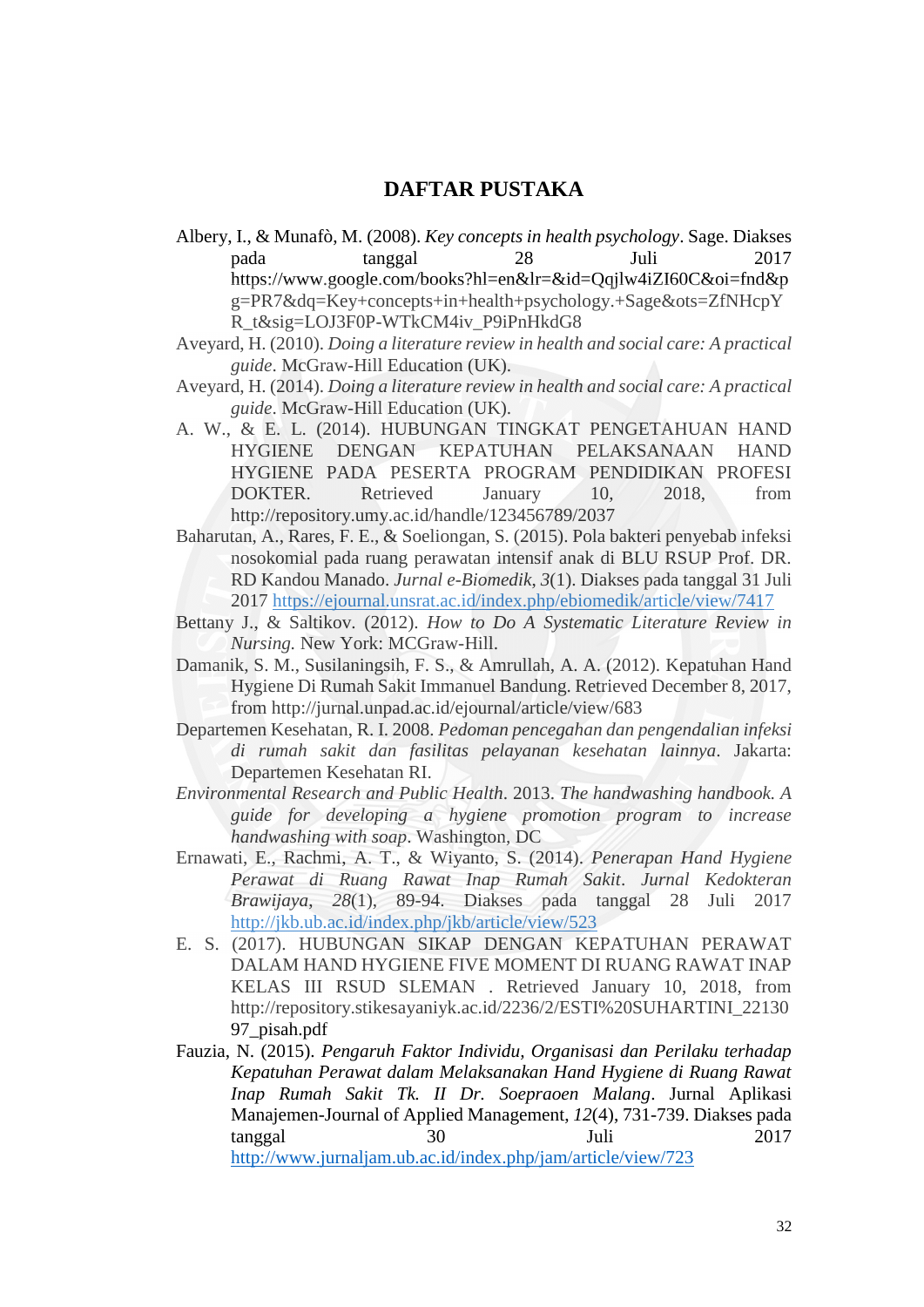- Indarti, W., & Suratini, S. (2015). *Hubungan Pengalaman Kerja dengan Kepatuhan Cuci Tangan pada Perawat di RSU PKU Muhammadiyah Bantul* (Doctoral dissertation, STIKES'Aisyiyah Yogyakarta).
- Kusumaningtiyas, S., Kristiyawati, S. P., & Purnomo, S. E. C. (2013). FAKTOR– FAKTOR YANG BERHUBUNGAN DENGAN TINGKAT KEPATUHAN PERAWAT MELAKUKAN CUCI TANGAN DI RS. TELOGOEJO SEMARANG. *Jurnal Ilmu Keperawatan dan Kebidanan*, *1*(4).
- Larson, E. L., Quiros, D., & Lin, S. X. (2007). *Dissemination of the CDC's Hand Hygiene Guideline and impact on infection rates*. *American journal of infection control*, *35*(10), 666-675. Retrieved from <https://www.ncbi.nlm.nih.gov/pmc/articles/PMC2137889/>
- Madrazo, M. 2009. *Effectiveness of a training programme to improve hand hygiene compliance in primary healthcare*. BMC Public Health., 9:469, 1471-2458.
- Moher, D., Liberati, A., Tetzlaff, J., & Altman, D. G. (2009). *Preferred Reporting Items for Systematic Reviews and Meta-Analyses*: The PRISMA Statement. *PLoS Medicine,6*(7). doi:10.1371/journal.pmed.1000097
- Mclaws, M., Farahangiz, S., Palenik, C. J., & Askarian, M. (2015). Iranian healthcare workers' perspective on hand hygiene: A qualitative study. *Journal of Infection and Public Health,8*(1), 72-79. doi:10.1016/j.jiph.2014.05.004.
- Muller, M. P., Carter, E., Siddiqui, N., & Larson, E. (2015). Hand Hygiene Compliance in an Emergency Department: The Effect of Crowding. *Academic Emergency Medicine,22*(10), 1218-1221. doi:10.1111/acem.12754
- Mumpuningtias, E. D., S. A., & I. (2017). HUBUNGAN TINGKAT PENGETAHUAN DENGAN PERILAKU CUCI TANGAN MENGGUNAKAN HANDRUB PADA KELUARGA PASIEN DI RUANG BEDAH RSUD DR. H. MOH. ANWAR SUMENEP. *Jurnal Keperawatan STIKES Hang Tuah Surabaya,12*(2), 1176-1181. Retrieved January 10, 2018, from http://e-journalstikeshangtuahsurabaya.ac.id/index.php/jik/article/view/59
- Nurani, R. R. S., & Hidajah, A. C. (2017). Description of Hand Hygiene's Compliance on Nurse of Hemodialysis at Haji Hospital Surabaya. *Jurnal Berkala Epidemiologi*, *5*(2), 240-252.
- Pratama, B. S., Koeswo, M., & Hariyanti, T. (2016). Pengaruh Kelengkapan Handrub & Poster terhadap Kemauan Perawat untuk Berubah Terkait Hand Hygiene pada Rawat Inap RS Ananda Blitar. *Jurnal Aplikasi Manajemen-Journal of Applied Management*, *14*(4).
- Pratama, B. S., M. K., & K. R. (2015). Faktor Determinan Kepatuhan Pelaksanaan Hand Hygiene pada Perawat IGD RSUD dr. Iskak Tulungagung. *Jurnal Kedokteran Brawijaya,28*(2), 195-199. Retrieved December 8, 2017, from http://jkb.ub.ac.id/index.php/jkb/article/view/954
- Saragih, R., & Rumapea, N. (2010). *Hubungan Karakteristik Perawat Dengan Tingkat Kepatuhan Perawat Melakukan Cuci Tangan di Rumah Sakit Columbia Asia Medan.* Jurnal kesehatan.